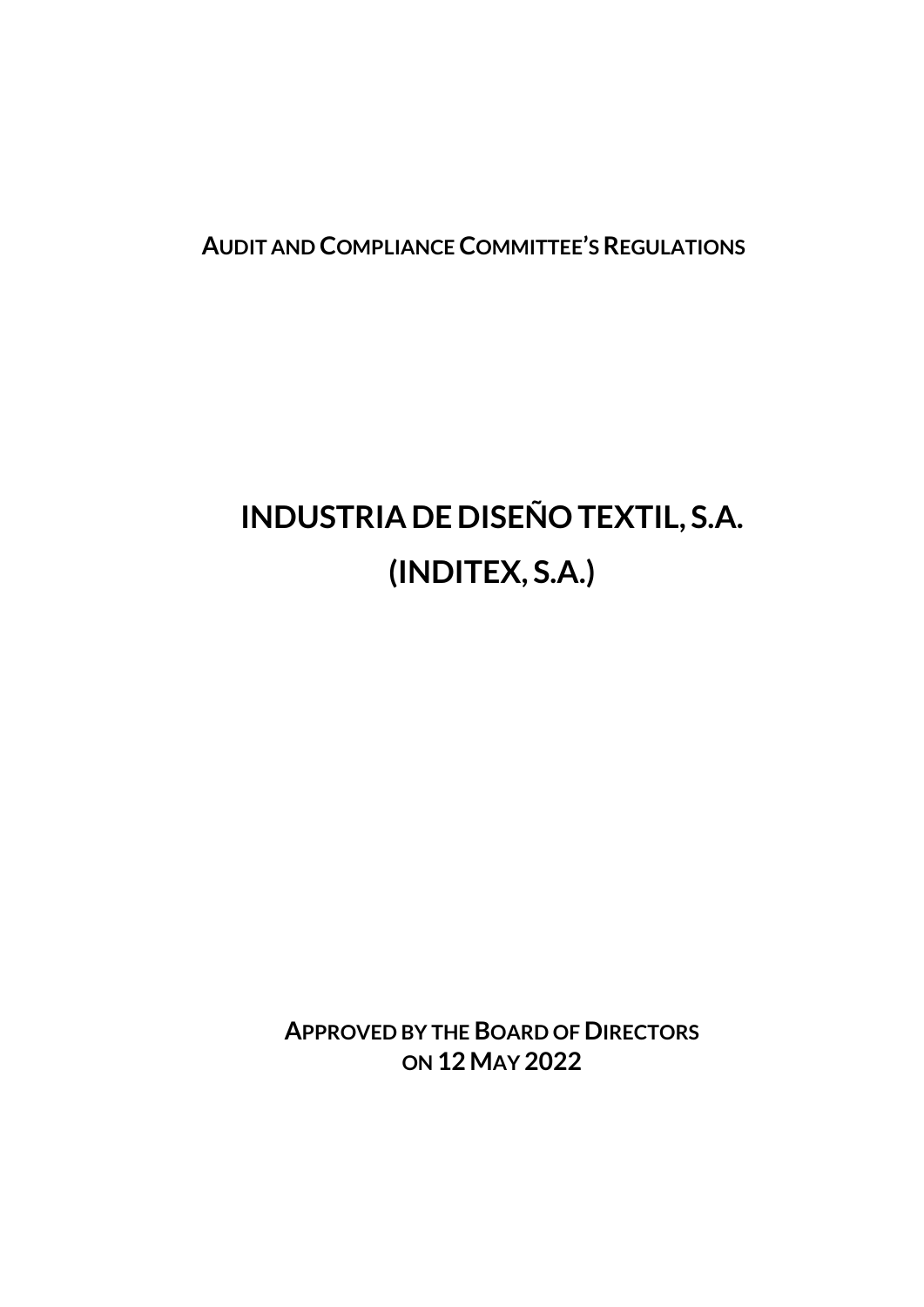# **TABLE OF CONTENTS**

| Section 6. Powers relating to the process of preparing the regulated financial and non-  |  |
|------------------------------------------------------------------------------------------|--|
|                                                                                          |  |
|                                                                                          |  |
|                                                                                          |  |
|                                                                                          |  |
|                                                                                          |  |
|                                                                                          |  |
|                                                                                          |  |
|                                                                                          |  |
|                                                                                          |  |
|                                                                                          |  |
|                                                                                          |  |
|                                                                                          |  |
|                                                                                          |  |
|                                                                                          |  |
|                                                                                          |  |
|                                                                                          |  |
|                                                                                          |  |
|                                                                                          |  |
|                                                                                          |  |
|                                                                                          |  |
|                                                                                          |  |
|                                                                                          |  |
|                                                                                          |  |
|                                                                                          |  |
|                                                                                          |  |
|                                                                                          |  |
| Section 29. Relations with the Chair, the CEO and other executive directors, if any, the |  |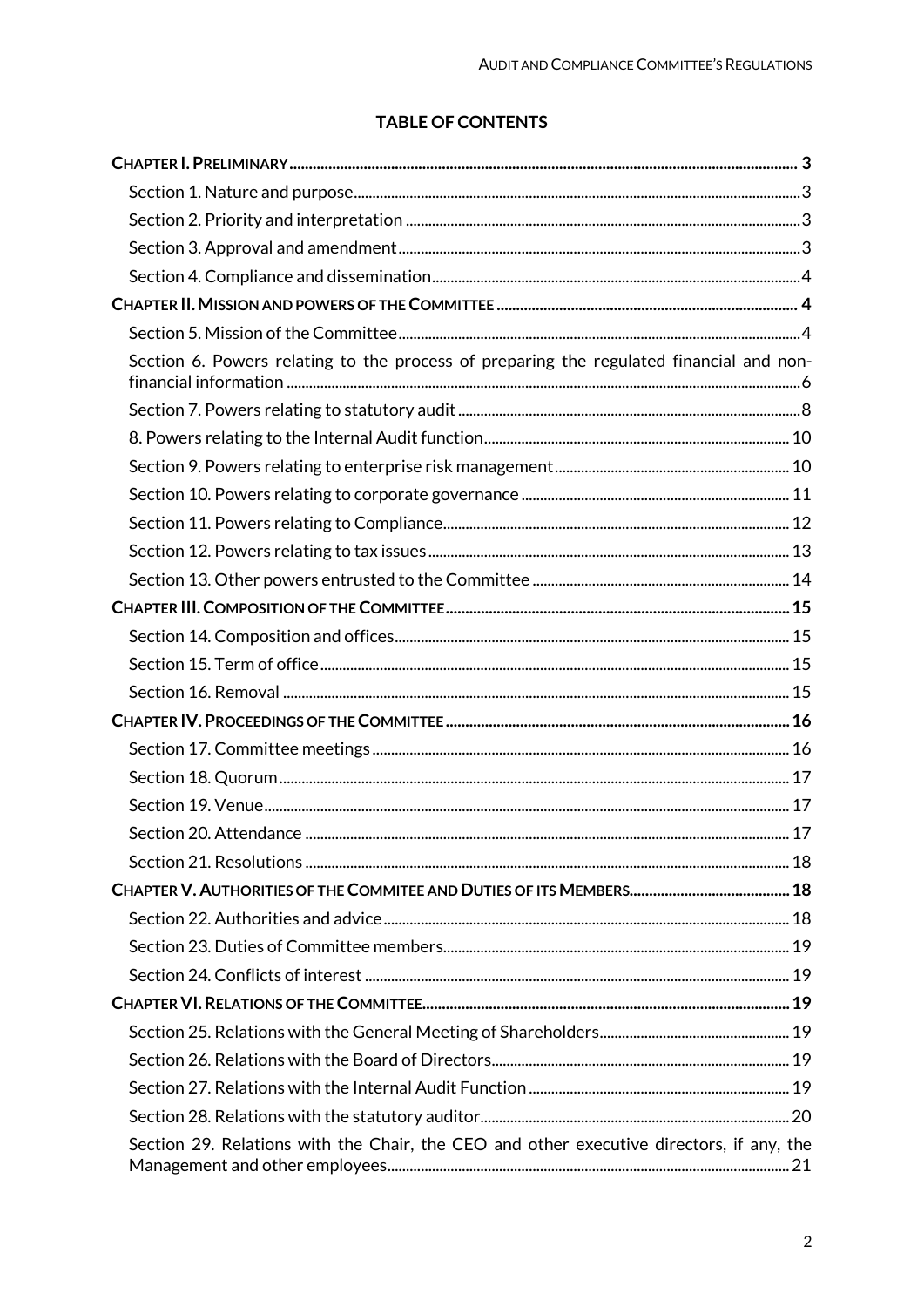## **CHAPTER I.PRELIMINARY**

# <span id="page-2-1"></span><span id="page-2-0"></span>**Section 1. Nature and purpose**

- 1. Pursuant to the corporate governance system, of Industria de Diseño Textil, S.A. (Inditex, S.A.) (the "**Company**"), the Board of Directors has set up the Audit and Compliance Committee (the "**Committee**"), a permanent internal consulting and advisory body, without executive duties, with information, oversight, advisory and proposal-making powers within its scope of action, which shall be governed by the provisions set forth in applicable regulations, the Articles of Association, the Board of Directors' Regulations and in these Audit and Compliance Committee's Regulations, (the "**Regulations**").
- 2. These Regulations seek to foster the independence of the Committee and determine the guidelines for action, the basic rules of its organization and proceedings and the standards of conduct for its members.

# <span id="page-2-2"></span>**Section 2. Priority and interpretation**

- 1. These Regulations further develop and supplement the provisions of applicable regulations, of the Articles of Association and the Board of Directors' Regulations which apply to the Committee, which shall prevail in case of inconsistency with the provisions of the former.
- 2. These Regulations shall be construed pursuant to applicable regulations, the Articles of Association and the Board of Directors' Regulations, as well as to the recommendations on corporate governance of Spanish listed companies and the best corporate governance practices applied in the countries around Spain, from time to time in force
- 3. In the absence of a specific rule and to the extent that they are not incompatible with the nature of the Committee, the provisions of the Board of Directors' Regulations regarding the proceedings of the Committee and namely, calling of the meetings, granting of proxy to another director, quorum, conduct of meetings and system for passing resolutions, casting of votes in writing without a meeting, and approval of the minutes shall apply to the Committee.
- 4. The settlement of any doubts arising from or in connection with the enforcement of these Regulations falls on the Board of Directors pursuant to the general criteria used for the interpretation of legal rules and taking into account the purpose of the Committee.

# <span id="page-2-3"></span>**Section 3. Approval and amendment**

1. The power to approve or amend these Regulations falls on the Board of Directors, at its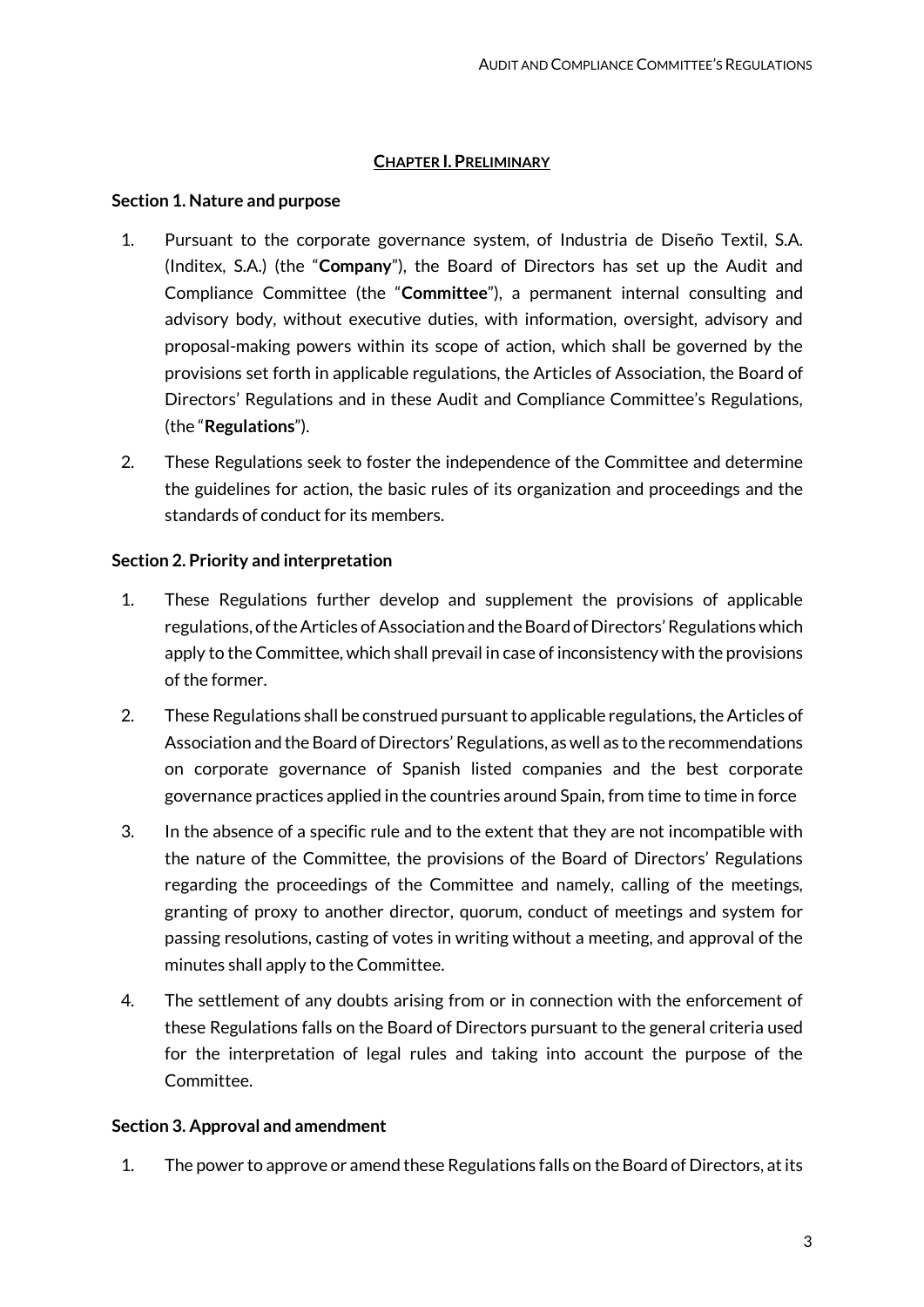own behest, at the behest of its Chair or at the behest of the Committee.

- 2. The proposal to amend these Regulations at the behest of the Committee shall be accompanied by the relevant memorandum in support of such amendment.
- 3. The text of the proposal approved and, where appropriate, the memorandum in support drafted by the Committee shall be made available to the directors prior to the meeting of the Board of Directors in which the amendment of these Regulations is to be deliberated on.

## <span id="page-3-0"></span>**Section 4. Compliance and dissemination**

- 1. Committee members, as well as all other members of the Board of Directors to the extent they are affected, are bound to be familiar with, comply with and enforce these Regulations, for which purpose they shall be posted on the Company's corporate website.
- 2. Additionally, the Committee shall be bound to ensure compliance with these Regulations and to take all appropriate steps so that they are duly circulated within the Company and its subsidiaries (the "**Group**").

#### **CHAPTER II.MISSION AND POWERS OF THE COMMITTEE**

## <span id="page-3-2"></span><span id="page-3-1"></span>**Section 5. Mission of the Committee**

- 1. The Committee is responsible for advising the Board of Directors on topics within its purview, and for overseeing and monitoring the processes for preparing and presenting financial and non-financial information, the independence of the statutory auditor and the effectiveness of internal control and risk management system, both financial and non-financial, without prejudice to the ultimate responsibility of the Board of Directors.
- 2. In the performance of its duties, the Committee shall take into account the following basic principles of action:
	- (i) Independence from instructions from and ties with third parties which might compromise the proceedings of the Committee.
	- (ii) A constructive dialogue that fosters the freedom of speech of its members and encourages the diversity of opinions;
	- (iii) Regular and timely dialogue with the Internal Audit function, the statutory auditors, the Chair of the Board of Directors, the Chief Executive Officer and the other executive directors, should there be any, and the Company's Management, particularly, the Financial Division; and
	- (iv) Required analytical skills, employing for such purposes external advisors where this is deemed necessary for the appropriate discharge of its duties, namely relating to certain controversial, new or especially complex issues, issues of a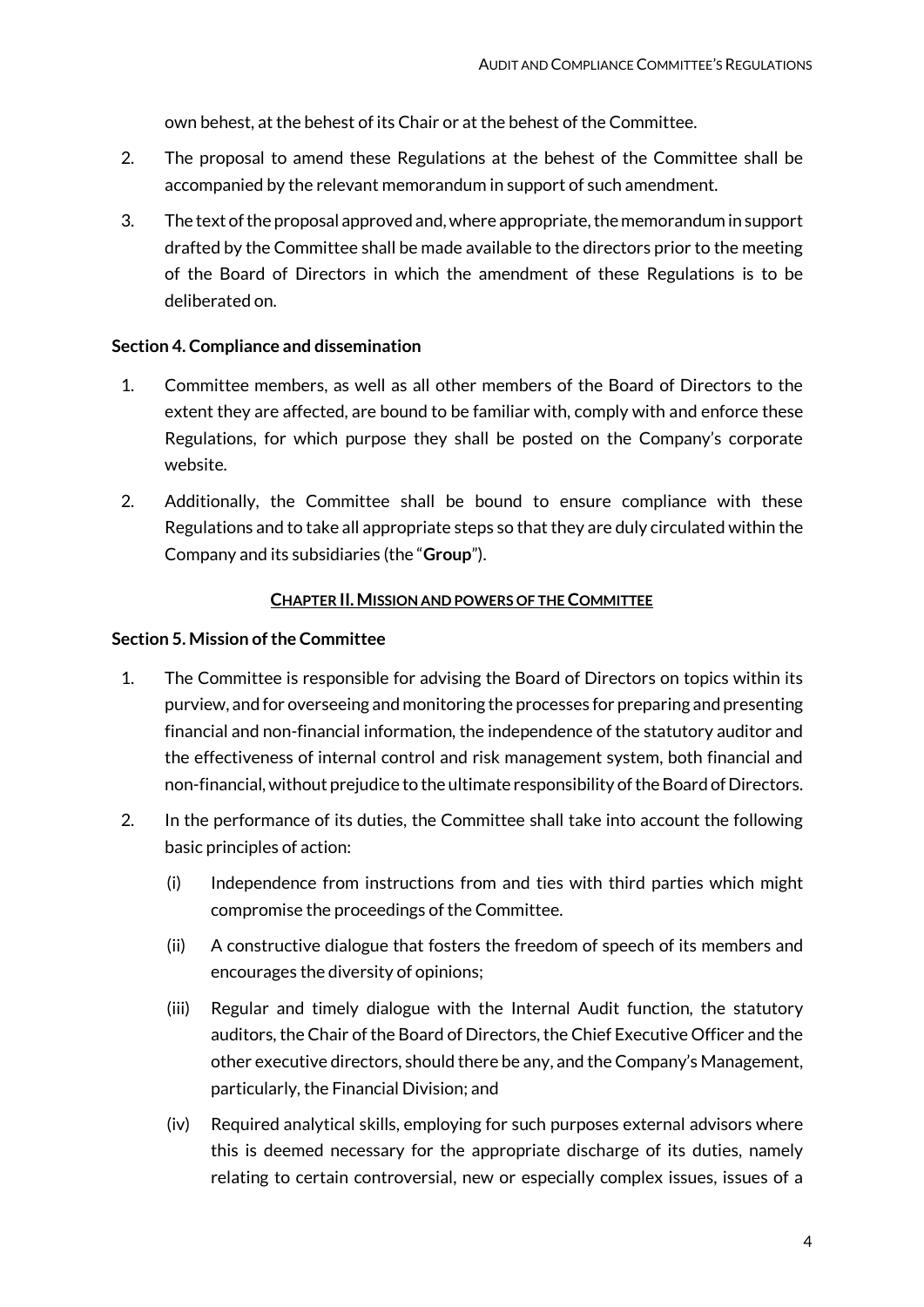technical nature or particularly relevant ones.

- 3. Without prejudice to any other tasks it may be entrusted with by the Board of Directors, and to other powers it may be reserved by these Regulations, the Audit and Compliance Committee shall have the following basic responsibilities:
	- (a) To report to the General Meeting of Shareholders on those questions raised regarding matters under the purview of the Audit and Compliance Committee , and namely, regarding the result of the audit conducted, explaining that it has contributed to the integrity of the financial and non-financial information, and the role played by the Audit and Compliance Committee in this process.
	- (b) To oversee and evaluate the effectiveness of the internal control system of the Company, the internal audit and the risks management systemsboth financial and non-financial, including tax, operational, technological, legal, social, environmental, reputational risks and those related to corruption, and to review with the statutory auditor the significant weaknesses of the internal control system revealed in the course of the audit, all of which without jeopardising its independence; for such purposes, the Committee may, if appropriate, submit recommendations or motions to the Board of Directors, with the relevant term for follow-up.
	- (c) To oversee and evaluate the process for preparing and presenting as well as the integrity of the financial information and the directors' report relating to the Company and, as the case may be, its Group, including, where appropriate, the prescribed required non-financial information. To review compliance with regulatory requirements, the appropriate delimitation of the consolidation perimeter and the appropriate application of accounting and financial reporting criteria, and to submit recommendations or motions to the governing body for the purposes of safeguarding the integrity of such information.
	- (d) To raise to the Board of Directors, for the subsequent submission thereof to the General Meeting of Shareholders, proposals on selection, appointment, reelection and replacement of the external auditor, taking charge of the selection process pursuant to the provisions of the applicable regulations, as well as the terms and conditions of the agreement to be executed with them and to regularly gather from the external auditor information about the audit plan and its performance, in addition to preserving its independence in the performance of its duties.
	- (e) To liaise with the external auditor in order to receive information on those matters that could represent a threat to its independence, so that the Committee may review them, and on any other matter related to the implementation of the audit process, and, where appropriate, the authorisation of any services other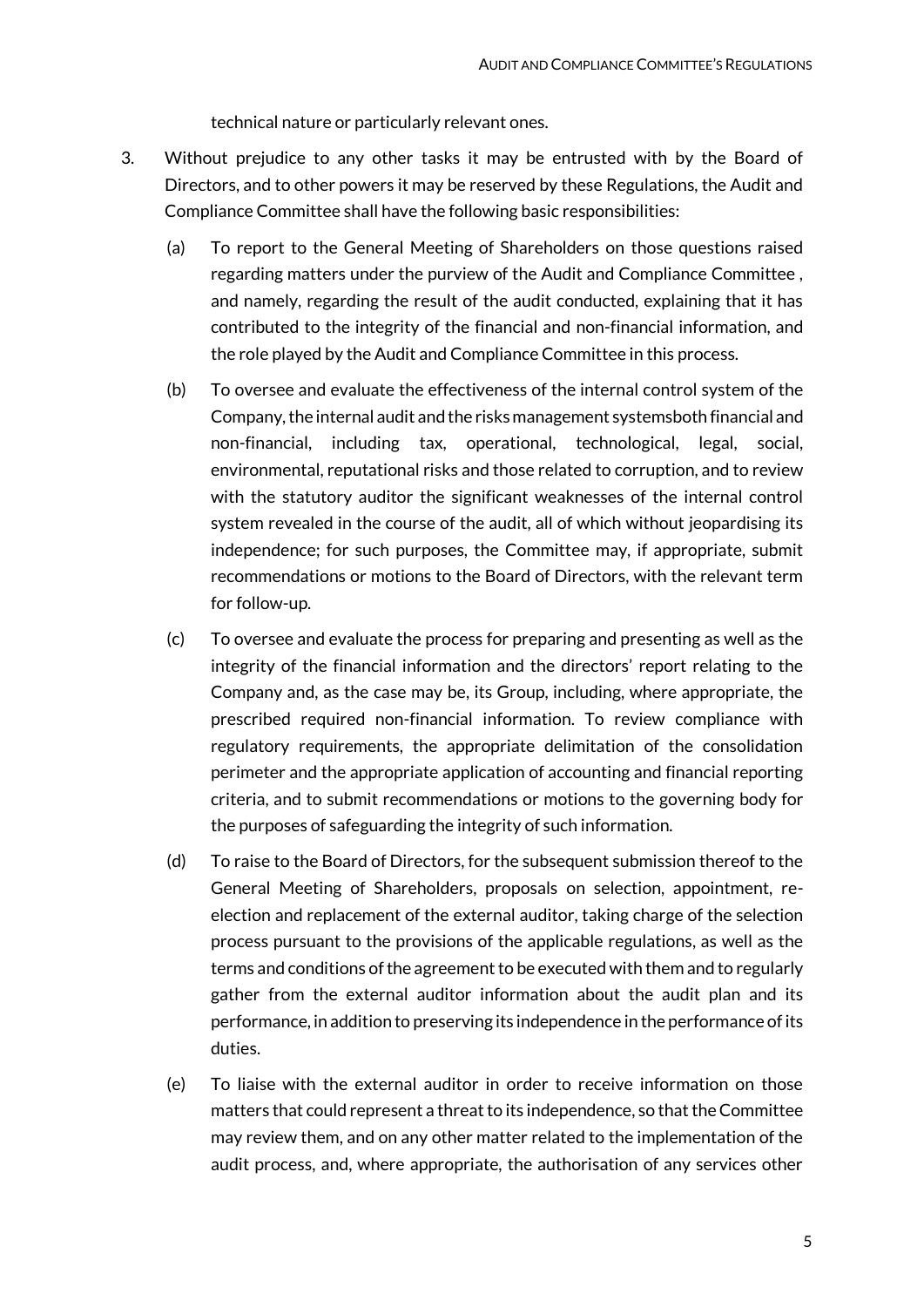than those forbidden, pursuant to the terms of the applicable regulations, as well as on those other communications envisaged by the audit legislation and the auditing standards. At any rate, the Committee shall receive every year from the external auditor, the statement of its independence regarding the entity or those entities directly or indirectly related thereto, as well as the detailed and separate information on any additional services of any manner rendered and the relevant fees received from the above mentioned entities to the external auditor or by the persons, natural or legal related to such external auditor, pursuant to the provisions of the prevailing regulations on statutory audit.

- (f) To issue on an annual basis, prior to the issue of the auditor's report, a report expressing an opinion on whether the independence of the auditors or audit firms has been jeopardised. Such report must address at any rate, the reasoned assessment of the provision of each and every additional service referred to in the foregoing paragraph, considered both separately and as a whole, other than the legal audit and its opinion regarding the auditors' independence or the regulations on statutory audit.
- (g) To advice beforehand the Board of Directors on all the topics covered by applicable regulations, the Articles of Association and the Board of Directors' Regulations, and namely, on (i) the periodic financial, and where applicable, nonfinancial information that the Company must disclose on a regular basis; (ii) the creation or acquisition of shares in special purpose vehicles or entities resident in countries or territories considered tax havens, and (iii) the transactions with related parties.
- (h) To advice the Board of Directors on such transactions that involve structural and corporate changes that the Company plans to carry out.
- (i) To evaluate any question regarding financial and non-financial risks (including operational, technological, legal, social, environmental, political and reputational risks or those related to corruption);
- (j) To regularly evaluate the appropriateness of the corporate governance system of the Company and oversee compliance thereof, as well as compliance with the internal codes of conduct.
- (k) To oversee the strategy of communication and relations with shareholders and investors, including small and medium shareholders; and
- (l) To oversee and assess the system of relations with the different stakeholders of the Company, regarding all topics under its purview.

# <span id="page-5-0"></span>**Section 6. Powers relating to the process of preparing the regulated financial and nonfinancial information**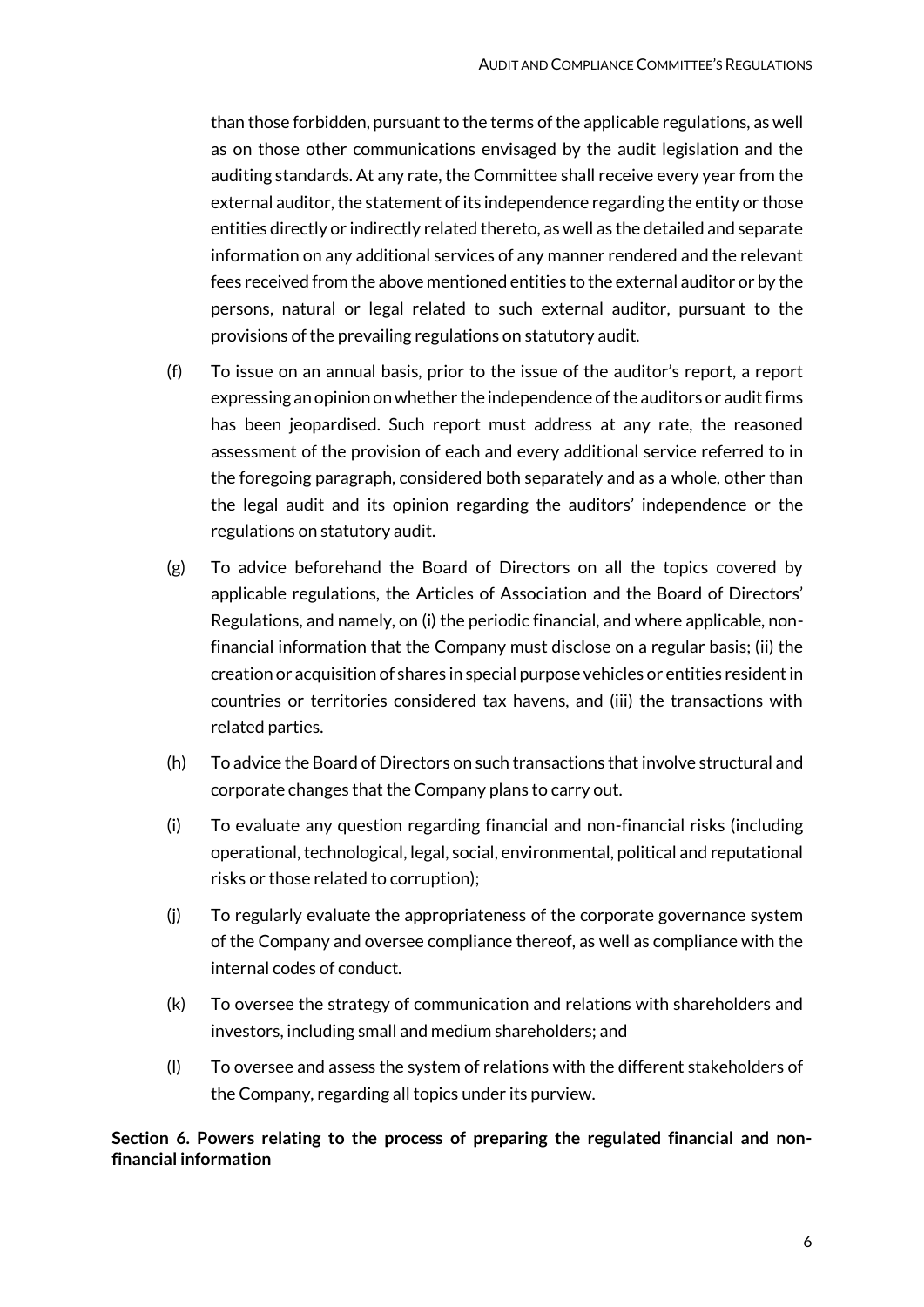With regard to the preparation of the regulated financial and non-financial information of the Company and its Group, the Committee shall have the following main duties:

- (a) To oversee and evaluate on an ongoing basis, the process of preparation and presentation as well as the clarity and integrity of the regulated financial information relating to the Company and its Group, ensuring that the half-yearly financial reports and the quarterly management statements are drafted in accordance with the same accounting standards as the annual financial reports and to oversee the review of the interim financial statements requested from the statutory auditor, with the scope and frequency that may be defined, as the case may be.
- (b) To review compliance with statutory requirements, the appropriate delimitation of the consolidation perimeter and the appropriate application of the generally accepted accounting principles and international financial reporting standards as may be applicable.
- (c) To oversee and evaluate on an ongoing basis and in coordination with the Sustainability Committee the process of preparation and presentation as well as the clarity and integrity of the regulated non-financial information relating to the Company and its Group, ensuring that it drafted in accordance with statutory requirements as regards the standards applied and the delimitation of the perimeter, and to oversee the reviews requested from the external verifier, with the scope and frequency that may be defined. In any case, without prejudice to the necessary coordination with the Sustainability Committee to ensure a consolidated view on the effective application of the policies under their respective purview, the Audit and Compliance Committee shall be ultimately responsible for overseeing the process.
- (d) To maintain a fluid communication with the Company's Management to understand its decisions regarding the application of the most significant criteria; with the Internal Audit Function to know the outcome of the reviews carried out; and with the external auditors or verifiers to obtain their opinion regarding financial and non-financial information.
- (e) To be familiar with, understand and oversee and evaluate the effectiveness of the internal control over financial and non-financial information system and receive information on a regular basis from the supervisor thereof.
- (f) To submit recommendations or proposals to the Board of Directors aimed at safeguarding the integrity of the financial and non-financial information.
- (g) To assess and advice the Board of Directors on any significant changes to accounting standards and on the significant risks on the balance sheet and offbalance sheet; and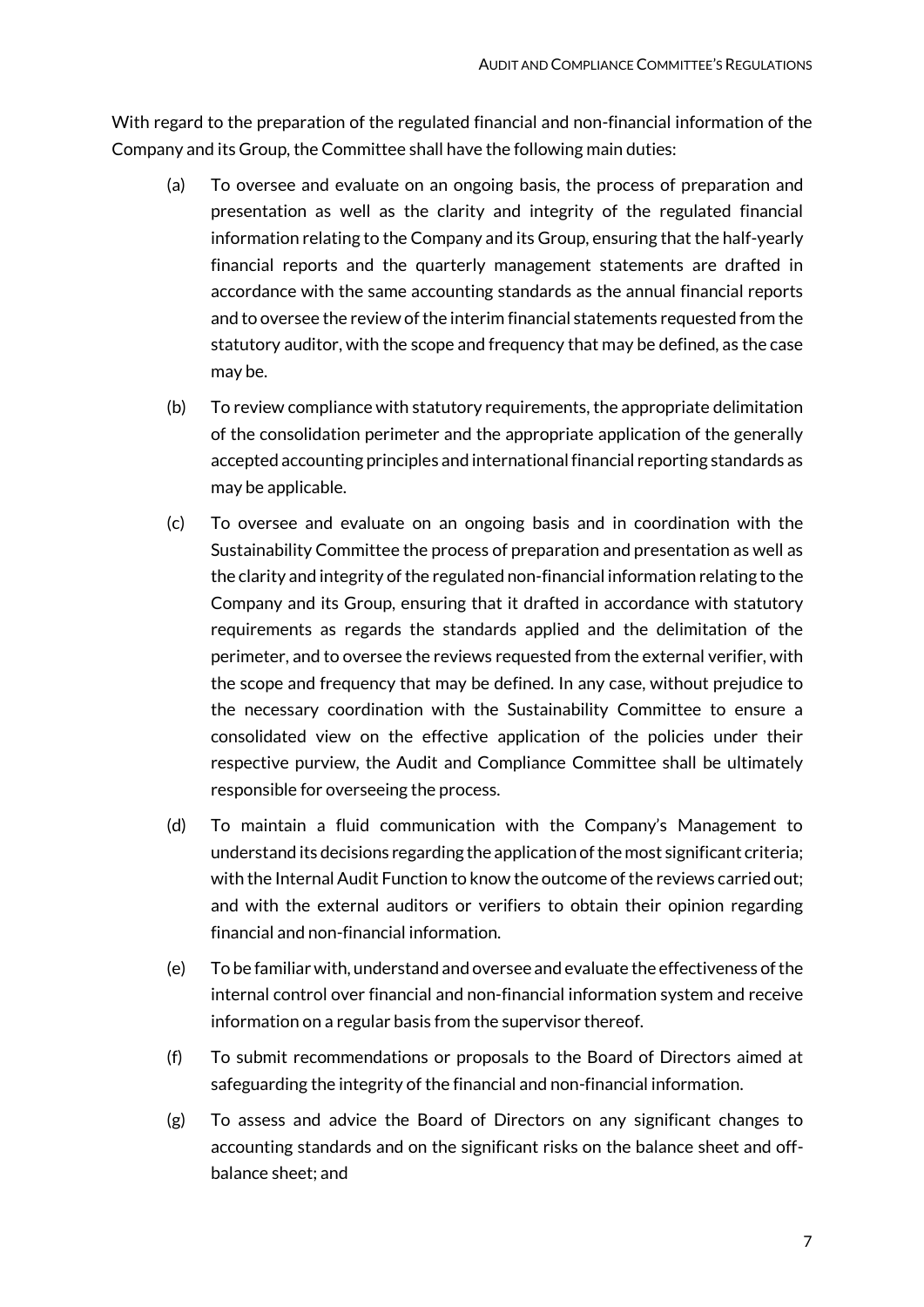(h) To review that the financial and non-financial information published on the Company's corporate website is updated at all times and that it matches the one prepared by the Board of Directors and published on the website of the Spanish National Securities Market Commission (CNMV) and to apprise the Board of any issue with which the Committee is not satisfied after the review.

## <span id="page-7-0"></span>**Section 7. Powers relating to statutory audit**

With regard to the statutory audit of the Company and its Group, the Committee shall have the following main duties:

- (a) To propose to the Board of Directors the selection, appointment, re-election and replacement of the external auditor, taking charge of the selection process pursuant to the provisions of the applicable regulations, as well as the terms and conditions of the contract to be executed with them, to be subsequently submitted to the General Meeting of Shareholders for approval.
- (b) To oversee and preserve the independence of statutory auditor and the absence of any prohibition or incompatibility circumstances for auditors, pursuant to the laws on statutory audit. To perform such task, the Committee shall:
	- (i) Receive from the statutory auditors on an annual basis, the statement on their independence regarding the Company or the companies related thereto, directly or indirectly.
	- (ii) Oversee the engagement of the statutory auditor for non-audit services, as well as the terms and the performance of the contracts entered into with the external auditor of the Company for the provision of such services.
	- (iii) Receive detailed and separate information from the statutory auditor on any manner of additional non-audit services rendered, as well as the relevant fees received by the auditors or by the persons or entities related to them, pursuant to the provisions of the regulations on statutory audit.
	- (iv) Verify that the Company and the statutory auditor comply with applicable regulations regarding the provision of non-audit services, the limits on the concentration of the auditor's business, the rules on professional fees and, generally, all other regulations established in order to ensure the independence of the statutory auditors.
	- (v) Ensure that the remuneration of the external auditor for their work does not compromise the quality and independence thereof.
	- (vi) In the event of resignation of the statutory auditor, examine the circumstances that may have given rise thereto; and
	- (vii) Issue on an annual basis and prior to the issue of the auditor's report, a report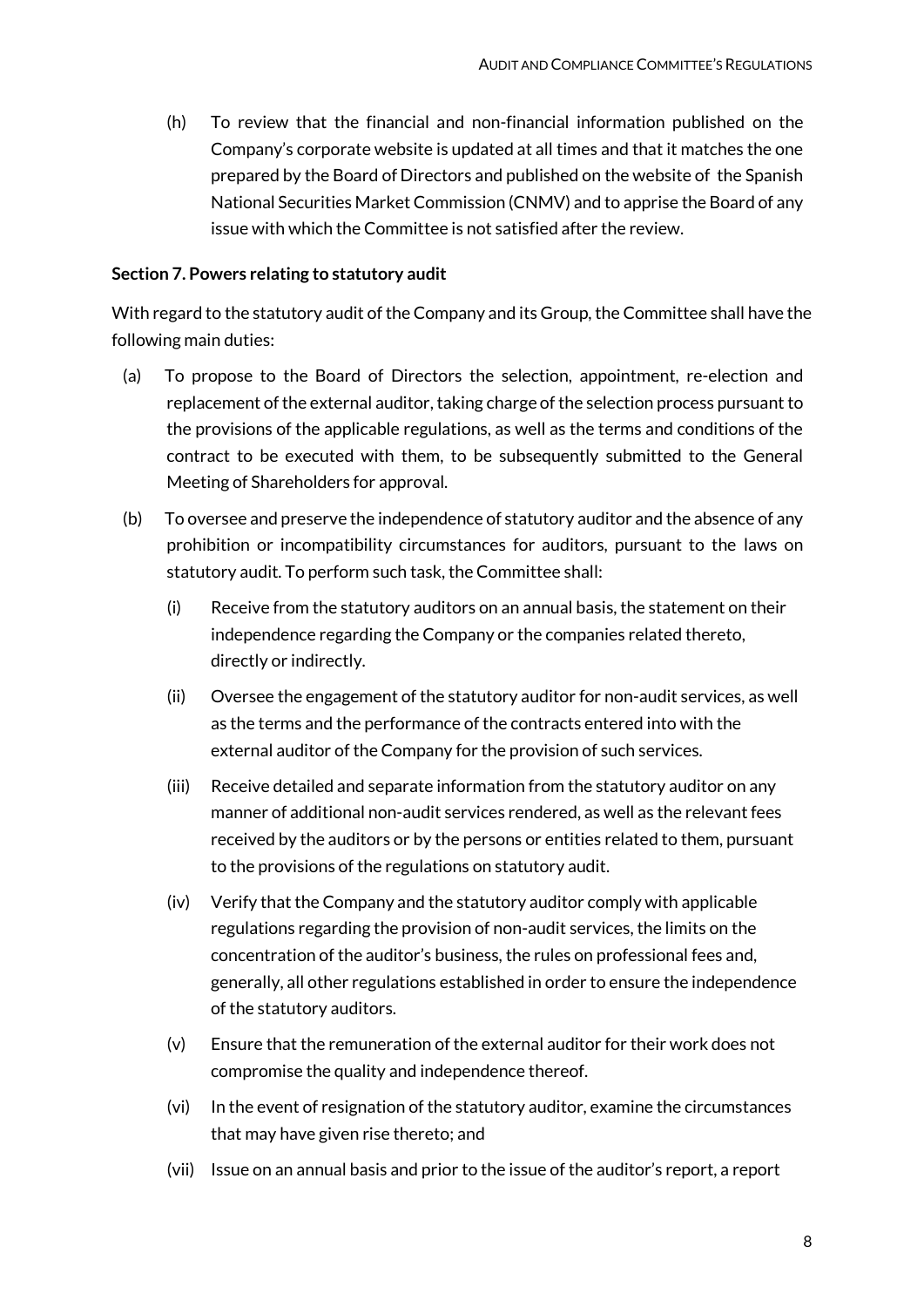setting forth its opinion on whether the independence of the statutory auditor or of audit firms has been jeopardised. At any rate, such report must contain the reasoned assessment of the provision by the external auditor of each and every additional non-audit service, considered both separately and as a whole, and its opinion regarding the independence system of the auditor pursuant to the regulations on statutory audit;

- (c) To oversee compliance with the audit contract, regularly gathering from the statutory auditor information on the audit plan and its implementation.
- (d) To review the contents of the auditor's reports and, where appropriate, of the reports on limited review of interim accounts, as well as other mandatory reports to be prepared by the statutory auditor, prior to the issue thereof, in order to avoid qualified reports, ensuring that the annual accounts that the Board of Directors presents to the General Meeting of Shareholders are drawn up in accordance with accounting standards and, that in the circumstances where the statutory auditors includes any qualification in the auditor's report, the Chair of the Committee should give a clear explanation at the General Meeting of the committee's opinion regarding the contents and scope of such qualifications, making a summary of that opinion available to the shareholders at the time of the publication of the notice calling the General Meeting of Shareholders along with the rest of the proposals and reports of the board of directors.
- (e) To assess the results of each statutory audit and oversee the response of Senior Managers to their recommendations.
- (f) To promote that the statutory auditors of the Group's consolidated accounts shall assume responsibility for the audit work of all or the majority of the companies that form part of such Group.
- (g) To ensure that the statutory auditor carrying out the audit of the financial statements or of consolidated accounting documents shall assume full responsibility for the auditor's report issued, even though the financial statements of the investee companies have been audited by other auditors.
- (h) To maintain a fluent communication with the statutory auditors, drafting an activities' calendar and a schedule of meetings, and to serve as communication channel between them and the Board of Directors, endeavouring for the auditors to have a meeting with the Board of Directors at least once a year for the purposes of reporting on the work done and the evolution of the accounting and risk situation of the Company.
- (i) To assess the performance of the statutory auditors and their contribution to the quality of the auditing and the integrity of the financial and non-financial information; and
- (j) To verify that the change of statutory auditor is disclosed as Other Relevant Information to CNMV and, where appropriate, that information is given on the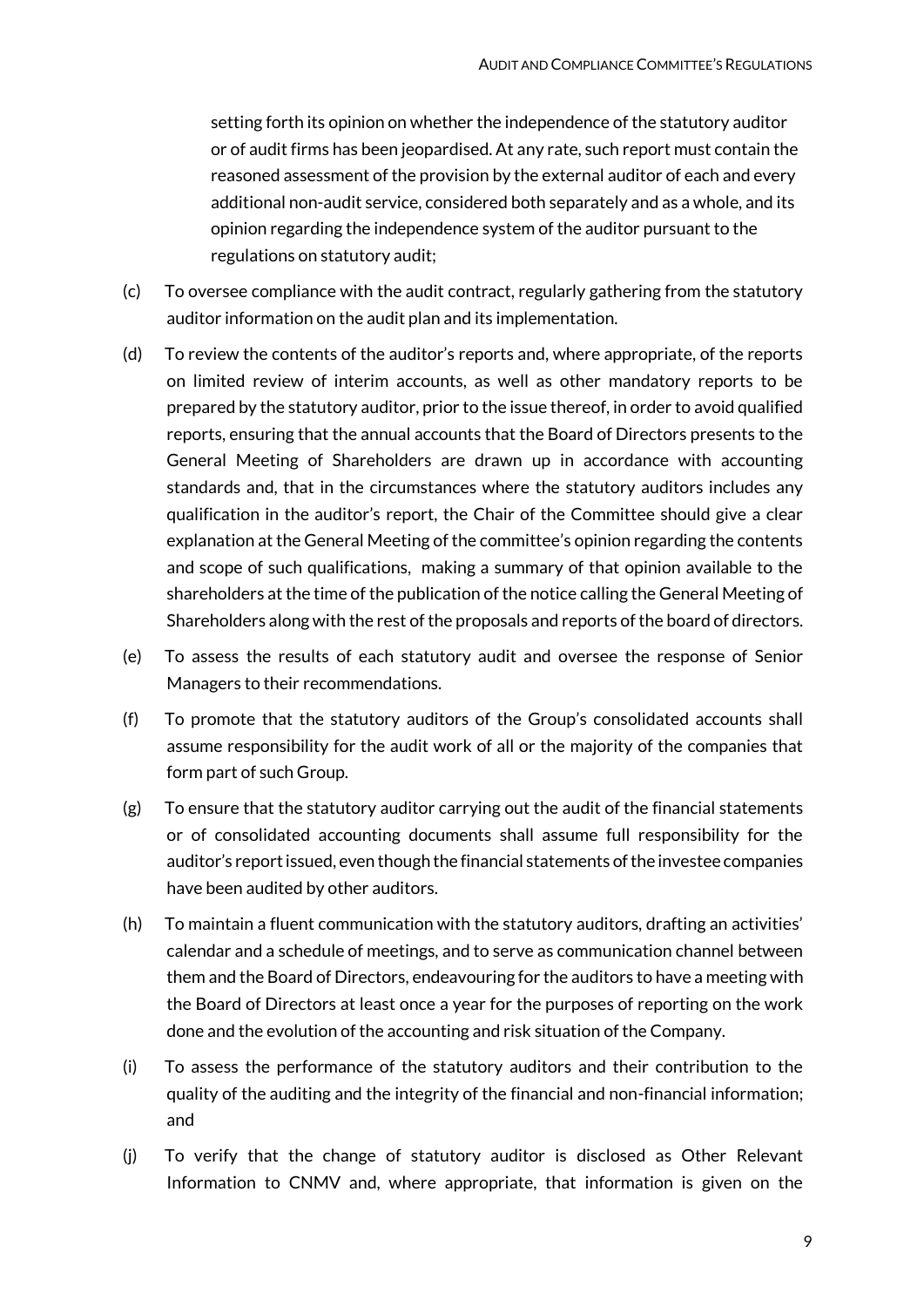potential existence of any discrepancies with the outgoing auditor and the contents thereof.

# <span id="page-9-0"></span>**8. Powers relating to the Internal Audit function**

With regard to the Internal Audit Function of the Company and its Group, the Committee shall have the following main duties:

- (a) To ensure the independence and effectiveness of the Internal Audit Function overseeing that it has sufficient resources, both human and material, internal and external, to carry out its duties with objectivity and independence.
- (b) To approve the budget of the Internal Audit Function, the Internal Audit Plan and its annual activities report, ensuring that its activities are mainly focused on significant risks for the Company and its Group, including reputational risks.
- (c) To oversee observance of the Internal Audit Plan, and for such purposes, regularly receive information on the proceedings of the Internal Audit Function and on the implementation status of the Plan, including potential changes and deviations, incidents and limitations on the scope occurred upon implementing such Plan, as well as receiving information on the outcome and the degree of compliance by the Management with its recommendations.
- (d) To propose the appointment and dismissal of the Chief Audit Officer, prior to the report of the Nomination Committee.
- (e) To assess the performance of the Internal Audit Department and of the Chief Audit Officer; and
- (f) To verify that Senior Managers take into account the findings and recommendations resulting from the reports issued by the Internal Audit Department.

# <span id="page-9-1"></span>**Section 9. Powers relating to enterprise risk management**

With regard to the Company's enterprise risk management system, the Committee shall have the following main duties:

- (a) To oversee the enterprise risks management function and establish that it operates pursuant to the provisions of the policy approved by the Board.
- (b) To receive on a regular basis reports from the Management or from the supervising areas, on the proceedings of risk management systems established, as well as on the results of the tests carried out by internal auditors relating to the same, as well as on any significant internal control weakness detected by the external auditors.
- (c) To assess the effectiveness of internal control and management systems relating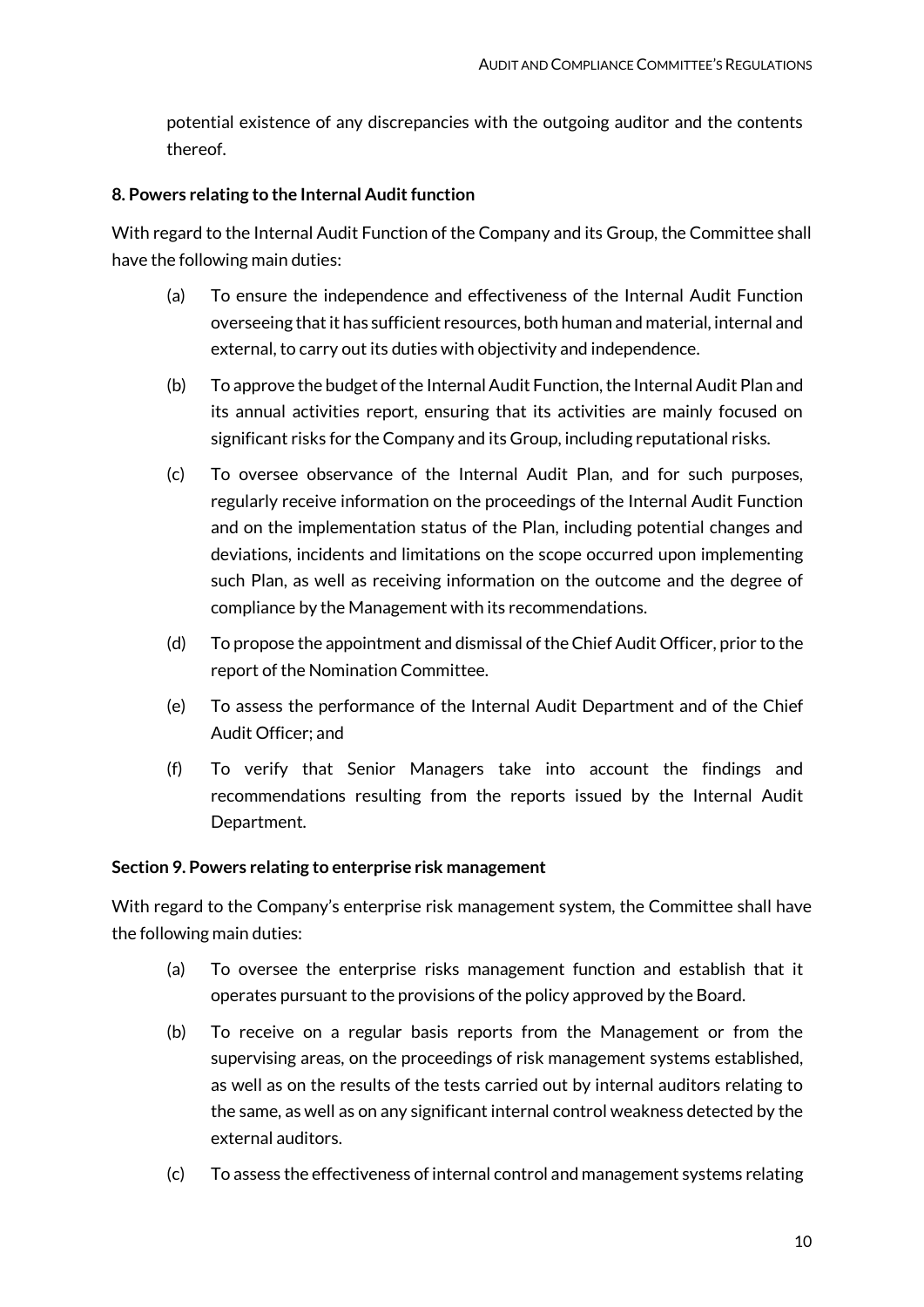to financial and non-financial risks, as well as of the measures established to mitigate the impact of identified risks.

- (d) To promote a corporate culture within the Company wherein risk assessment is a factor upon decision-making, at all levels of the Company and its Group.
- (e) To identify and re-assess, at least on an annual basis, financial and non-financial risks and the level of risk tolerance.
- (f) To identify and understand emerging risks as well as their alert mechanisms, and regularly assess the effectiveness thereof.
- (g) To ensure that risks are kept and managed within the levels of risk tolerance set by the Board of Directors.
- (h) To meet with the heads of business units at least once a year, and whenever the Committee deems it appropriate, for the purposes of reporting to the Committee on trends of business and risks associated with their respective areas of responsibility.
- (i) To submit recommendations or proposals to the Board of Directors, with the relevant term for follow-up.
- (j) To ensure that the internal control policies and systems established by the company are effectively applied in practice.

# <span id="page-10-0"></span>**Section 10. Powers relating to corporate governance**

With regard to the corporate governance policy of the Company and its Group, the Committee shall have the following main duties:

- (a) To regularly review and evaluate the appropriateness of the corporate governance system for the purposes of fulfilling its mission of promoting corporate interest taking into account the lawful interests of the different stakeholders of the Company, and to propose to the Board of Directors the amendments and updates of the Company's corporate governance regulations that contribute to its development and continuous improvement, for approval or to be subsequently tabled to the General Meeting of Shareholders.
- (b) To oversee the degree of compliance by the Company with generally recognized recommendations on good governance and in particular, with the Good Governance code of Listed Companies approved by CNMV.
- (c) To oversee compliance with the Internal Regulations of Conduct regarding Transactions with Securities, with these Regulations and, in general, with the corporate governance regulations of the Company, and to make the relevant proposals to improve it.
- (d) To receive from the Office of the Chief Compliance Officer or, as the case may be,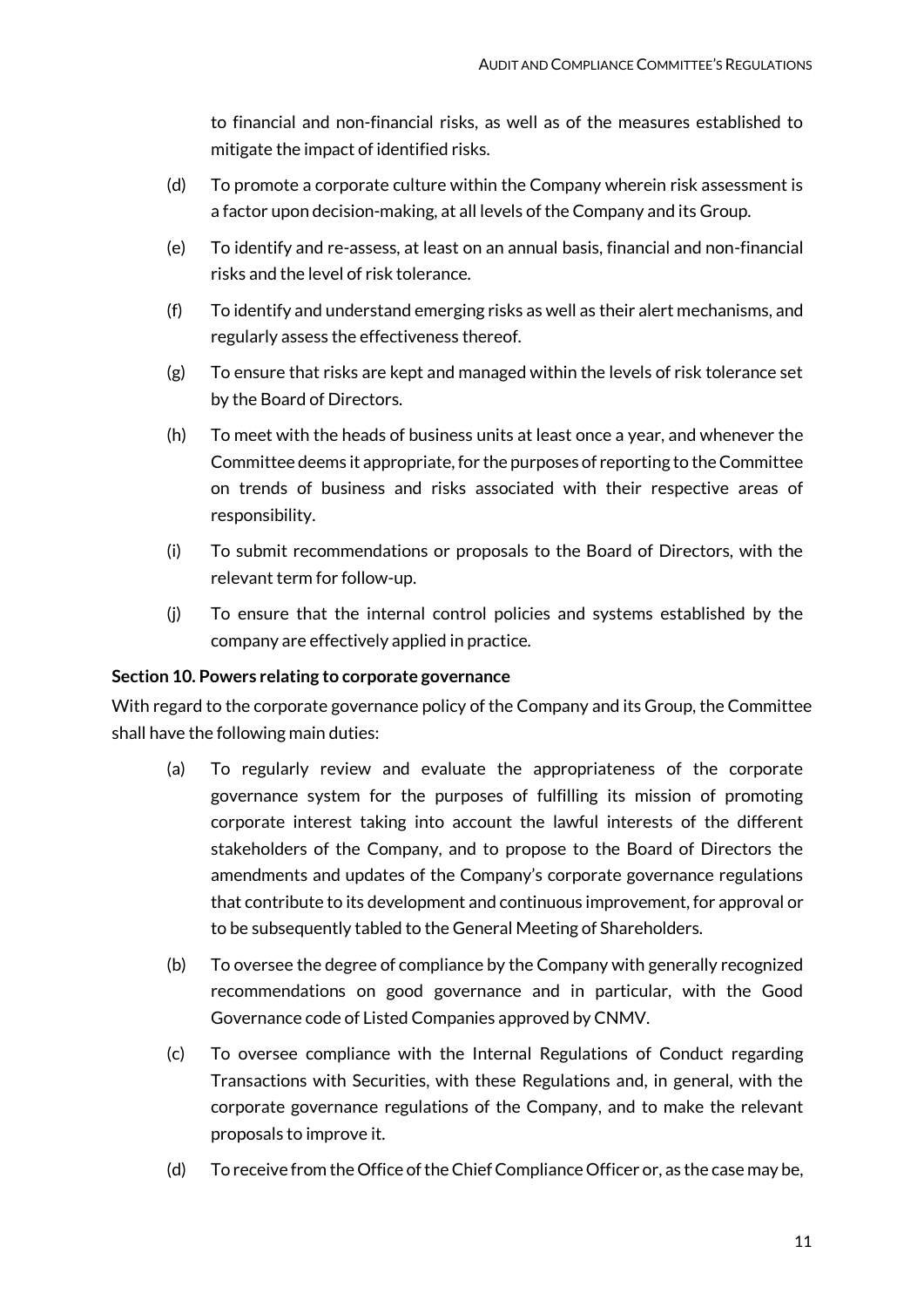from the Compliance Supervisory Board, at least every six months and whenever the Audit and Compliance Committee may deem it fit for the appropriate exercise of its functions, information on the degree of compliance with the Internal Regulations of Conduct regarding Transactions in Securities and, in particularly, with the cases seen, if any, and the resolutions passed.

- (e) To regularly receive information on issues relating to management of treasury stock.
- (f) To prepare and table to the Board of Directors for approval, the Annual Corporate Governance Report; and
- (g) To oversee the operation of the Company's corporate website with regard to the posting of information on corporate governance included in Section 42 of the Board of Directors' Regulations.

# <span id="page-11-0"></span>**Section 11. Powers relating to Compliance**

With regard to compliance with the internal regulations of the Company, the Committee shall have the following main duties:

- (a) To issue reports on the policies and procedures of the Company on topics within its remit as well as on issues that must be approved by the Board of Directors.
- (b) To oversee compliance with the applicable regulations and the effectiveness of the internal policies and procedures of the Company, ensuring that they are appropriate and consistent with regulatory provisions, and recommendations and best practices existing on the market.
- (c) To review the recommendations and best practices on Compliance, whether domestic or international, and to encourage compliance with the most demanding standards; and, to be apprised of any regulatory proposal applicable to the Company which may have special impact thereon.
- (d) To approve the annual budget of the Compliance Function, ensuring that it relies on the necessary human and material resources for the appropriate and effective discharge of its duties, the Annual Compliance Plan and its annual activities report.
- (e) To oversee compliance with the Annual Compliance Plan, and for such purposes, receive information on a regular basis on the proceedings of the Compliance function.
- (f) To oversee compliance with the Model of Criminal Risk Prevention of the Group, and the effectiveness of its controls.
- (g) To establish and oversee the mechanisms that would allow all the Group's employees, and other persons related with the Group, such as directors,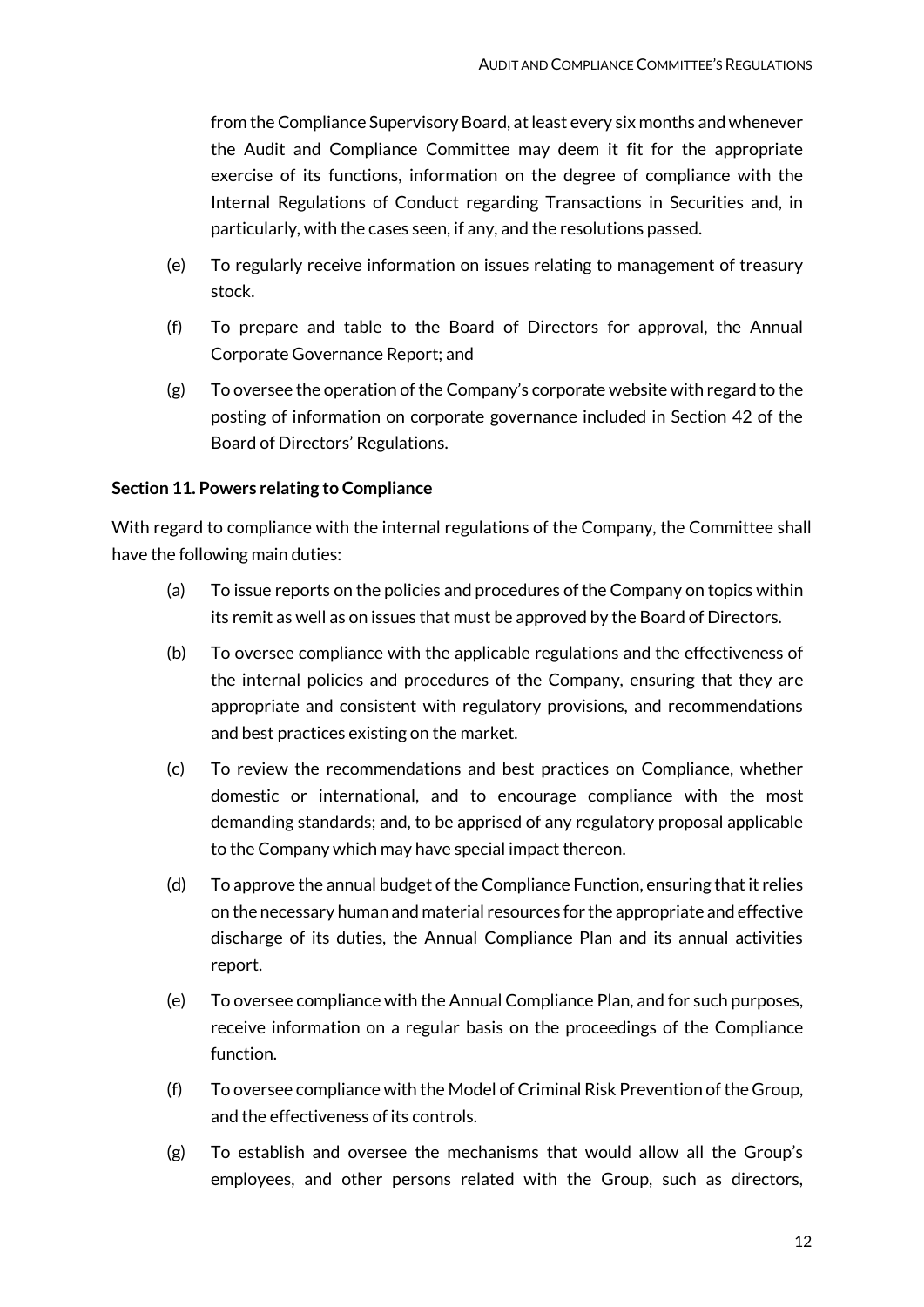shareholders, manufacturers, suppliers or third parties with a direct relationship and a lawful business or professional interest, to report, anonymously if appropriate, with all due guarantees of confidentiality, non-retaliation and observing at any rate the regulations on data protection, potentially relevant irregularities, including of a financial and/or accounting nature, or otherwise relating to the Company, including without limitation, any potential breach of the Code of Conduct and Responsible Practices, the Code of Conduct for Manufacturers and Suppliers and the remaining internal regulations of the Group.

- (h) To receive from the Committee of Ethics at least every six months and whenever the Audit and Compliance Committee may deem it fit for the appropriate exercise of its functions, information on (i) compliance with the Code of Conduct and Responsible Practices and with the Model of Criminal Risk Prevention of the Group; (ii) the reports received through the relevant channel of any potential breach of the Codes of Conduct of the Group, of any other internal regulation of the Group and of any potentially relevant irregularities, including of a financial and/or accounting nature, or otherwise relating to the Company, and generally (iii) the enforcement of the Compliance system of the Company, and to submit motions to the Board of Directors for the adoption of measures and policies seeking to improve compliance with such system and with the Model of Criminal Risk Prevention of the Group; and
- (i) To receive information and, where appropriate, issue reports on the disciplinary measures that are intended for Senior Managers of the Company.

# <span id="page-12-0"></span>**Section 12. Powers relating to tax issues**

With regard to tax issues of the Company and its Group, the Committee has the following main duties:

- (a) To advice beforehand the Board of Directors on the creation or acquisition, as the case may be, of interests in special vehicles or entities resident in countries or territories considered tax havens.
- (b) To receive from the head of tax issues of the Company in order to relay it to the Board of Directors prior to the statement of the annual accounts and the filing of the Corporate Tax return, information on tax criteria followed by the Company during the financial year, and on the degree of compliance with the Code on Good Tax Practices; and
- (c) To apprise the Board of Directors, based upon the information received from the head of tax issues of the Company, of the tax policies applied and, in the case of transactions or matters which must be referred to the Board of Directors for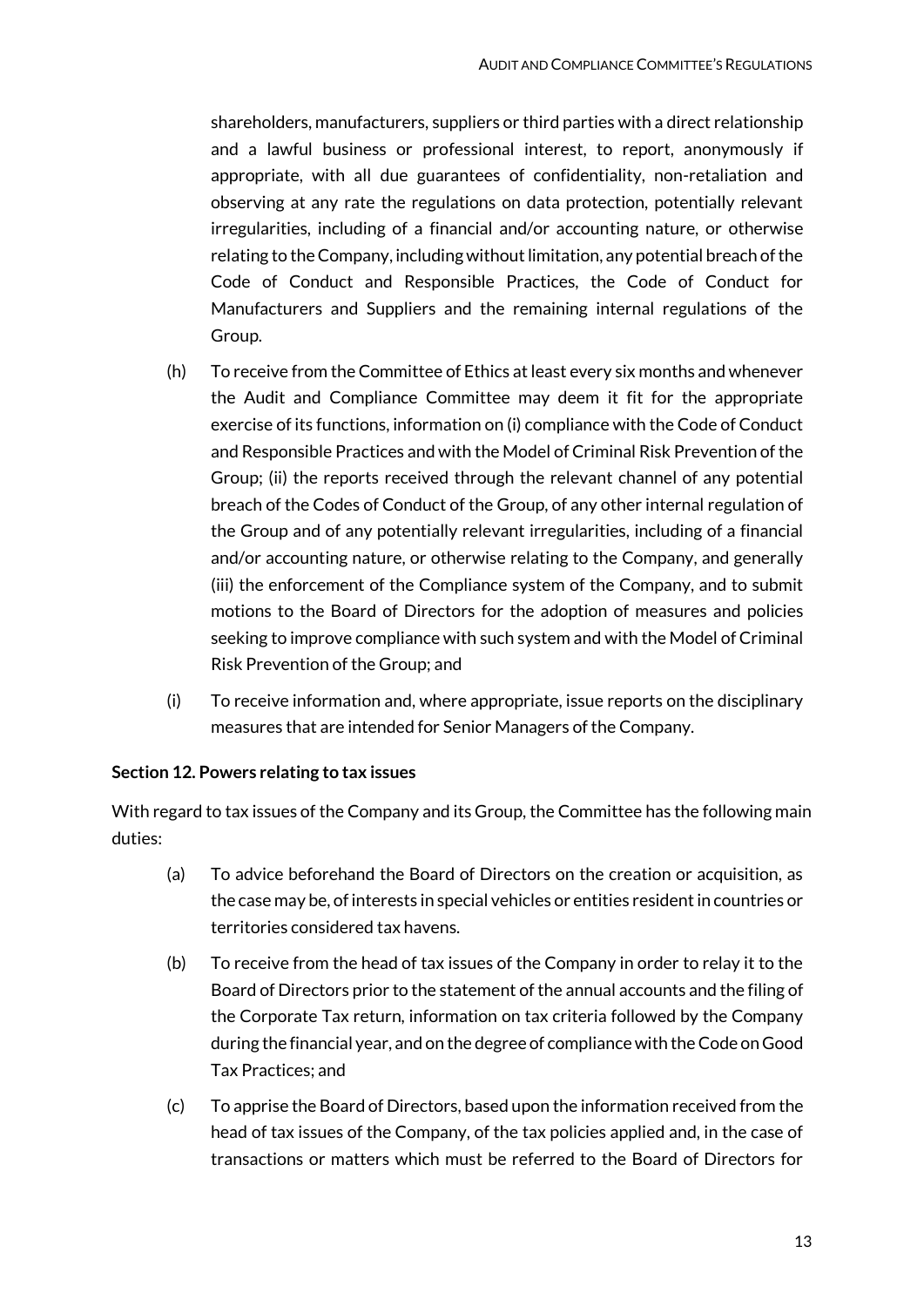approval, of the tax consequences thereof, when they represent a relevant factor.

## <span id="page-13-0"></span>**Section 13. Other powers entrusted to the Committee**

Additionally, the Committee shall have the following duties:

- (a) To oversee and evaluate, in coordination with the Sustainability Committee, where applicable and with regard to issues under its purview, the strategy of communication and relations with shareholders, including small and medium shareholders, investors, proxy advisors and other stakeholders as well as the effective application of the Policy on Disclosure of Economic-Financial, Non-Financial and Corporate Information, and encourage its enhancement.
- (b) To oversee and evaluate the process of interaction with the different stakeholders of the company as regards issues under its purview.
- (c) To advice the General Meeting of Shareholders and the Board of Directors on such transactions that the Company or the companies comprising the corporate Group intend to carry out with directors or shareholders who hold a significant stake or who have proposed the election of any director of the Company, or with their respective related parties, assessing if such transaction is fair and reasonable from the perspective of the Company, and if appropriate, of shareholders other than the related party, in accordance with the requirements laid down for each scenario in applicable regulations.

With regards to this type of transactions, to oversee the internal procedure for information and regular monitoring of those transactions which, pursuant to statutory criteria, do not require the prior authorisation of the board of directors, establishing that they have been carried out in terms of equity and transparency and, where appropriate, that the applicable statutory criteria, above referred that determine that they fall under the derogation system, have been fulfilled.

- (d) To apprise the Board of Directors on such transactions which entail structural and corporate changes that the Company intends to carry out, reviewing the economic terms and the accounting impact thereof, and namely, where appropriate, the proposed exchange ratio.
- (e) To assess the Committee's performance independently and to report to the Board on the outcome of the assessment.
- (f) To prepare an annual report on the proceedings and activities of the Audit and Compliance Committee; and
- (g) To exercise when the Committee so decides all the duties inherent in audit committees from time to time provided in applicable laws, as regards such Group companies that are deemed to be public-interest entities (as defined by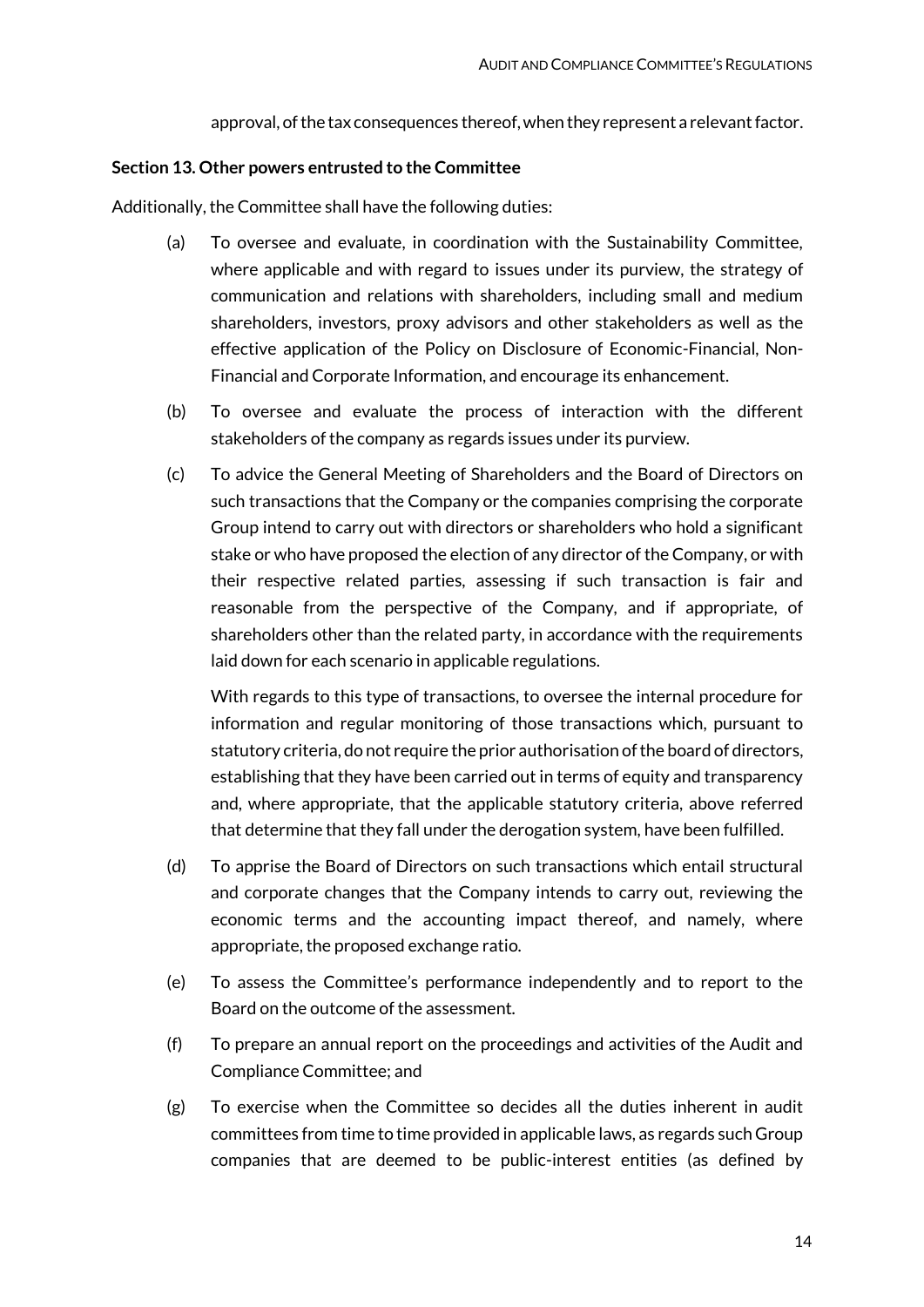applicable regulations) provided that such companies are directly or indirectly wholly-owned by the Company and the administration thereof is not vested in a board of directors.

## **CHAPTER III.COMPOSITION OF THE COMMITTEE**

## <span id="page-14-1"></span><span id="page-14-0"></span>**Section 14. Composition and offices**

- 1. The Audit and Compliance Committee shall be made up of a number of non-executive directors no lesser than three nor higher than seven, the majority of whom shall be independent. Members of the Committee, as a whole, and in particular its Chair shall be appointed taking into account their knowledge and experience on accounting, audit, internal control or risks management, both financial and non-financial, as well as industry-specific knowledge. Additionally, at least one of them shall be appointed taking into account their knowledge, expertise and experience in the matter of information technology.
- 2. Members of the Committee shall be appointed by the Board of Directors after report of the Nomination Committee.

The Board of Directors shall encourage diversity of members on the Committee as regards professional experience, competencies, personal skills, sector-specific knowledge international experience and/or geographic origin, age and gender, taking into account the restrictions that are a result of the smaller size of the Committee.

- 3. The Board of Directors shall appoint a Chair from among the independent directors sitting on the Committee, ensuring that they are duly qualified and available for the appropriate performance of their duties.
- 4. The Board of Directors shall also appoint a Secretary of the Committee, who needs not be a member of the Board of Directors or of the Committee; in such case, the Secretary shall have the right to speak but not to vote.

## <span id="page-14-2"></span>**Section 15. Term of office**

- 1. Committee members shall hold their office while they remain as directors of the Company, except if the Board of Directors resolves otherwise..
- 2. The Chair shall be elected for a maximum four- year term, upon expiry of which they must be replaced. The Chair may be re-elected one year after the end of their tenure.
- 3. Committee members who are re-elected by the Company by resolution of the General Meeting of Shareholders shall remain in their office within the Committee, without the need for a new election, without prejudice to the power of revocation that lays with the Board of Directors.

#### <span id="page-14-3"></span>**Section 16. Removal**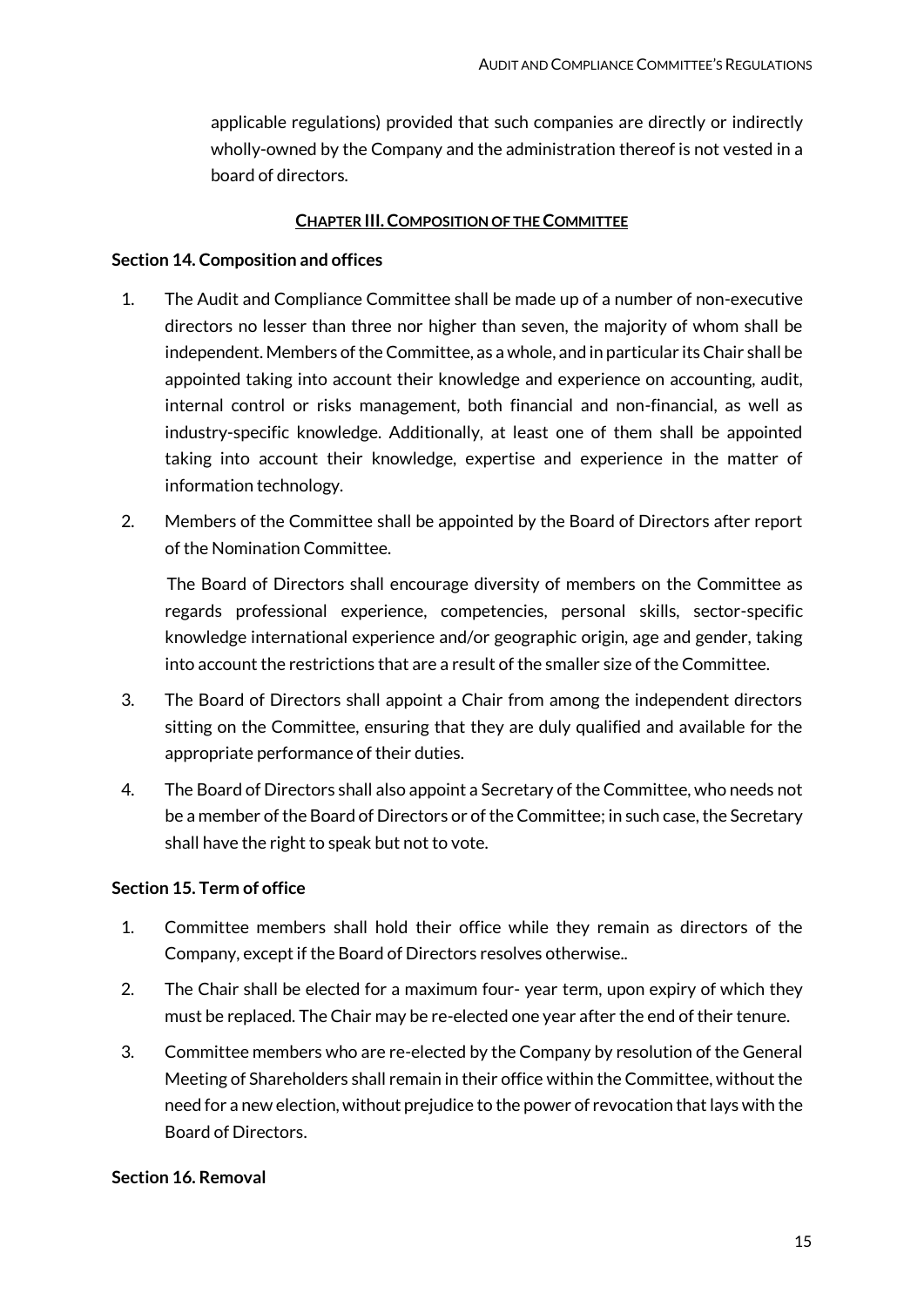Committee members shall vacate office:

- (a) When they cease to be directors of the Company.
- (b) When they cease to be non-executive directors, even if they remain on the board of directors; or
- (c) By resolution of the Board of Directors.

## **CHAPTER IV.PROCEEDINGS OF THE COMMITTEE**

## <span id="page-15-1"></span><span id="page-15-0"></span>**Section 17. Committee meetings**

- 1. The Committee shall meet at least on a quarterly basis in order to review the periodic financial information that the Company would release to the Stock authorities to fulfil its obligations or of its own accord, as well as the information that the Board of Directors has to approve and include in the annual public documentation.
- 2. Likewise, it shall meet each time that its Chair calls it. The Chair must call the Audit and Compliance Committee whenever the Board of Directors or its Chair would request the issue of a report or the submission of motions and, at any rate, whenever it is appropriate for the successful performance of its functions. The Committee shall also meet when so requested by at least one third of its members; in such case, the meeting shall be called by the Chair to be held within fifteen days of the request.
- 3. Ordinary meetings shall be called by letter, fax, telegram or e-mail and the notice shall be signed by the Chair or the Secretary. The notice calling the meeting shall be given at least three days in advance.

The notice of the meeting shall always include the agenda and it shall be accompanied by the duly summarised and prepared relevant information.

4. The Chair may call extraordinary meetings of the Committee when, in his/her view, the circumstances so justify; in such cases the notice period and the remaining requirements laid down in the foregoing paragraph shall not apply.

The Chair may also arrange other communication channels, preparatory working meetings ahead of Committee meetings, or one-off meetings on specific topics besides the formal ones.

5. The Committee shall prepare an annual working plan, which shall include, at least, the specific objectives for the financial year and an annual schedule of ordinary meetings and shall inform the Board thereof.

With regard to such schedule, the Committee shall ensure that risk monitoring is included on the agenda of the meetings and that all significant risks, both financial and non-financial, are reviewed throughout the year.

6. Likewise, the Committee shall, as far as possible, endeavour to provide for the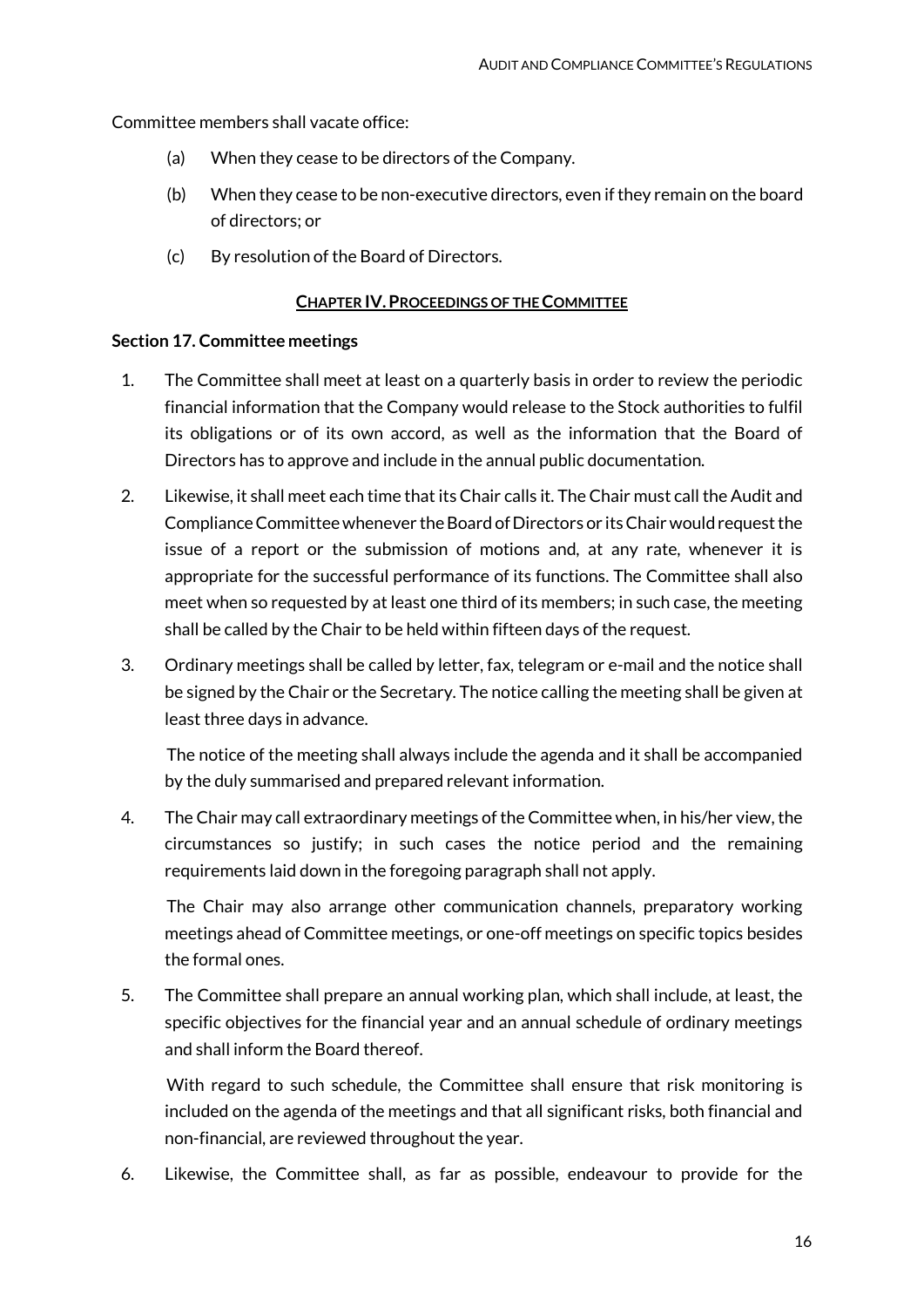possibility of relying on external advisors, and shall set out the corresponding training plan for them to correctly execute their duties.

# <span id="page-16-0"></span>**Section 18. Quorum**

- 1. A quorum for Committee meetings shall be declared when at least half plus one of its members, present or represented are in attendance. In the event of an uneven number of directors, a quorum for the Committee meeting shall be declared when the whole number of directors immediately above half attends.
- 2. Directors shall make their best efforts to attend the meetings of the Committee and, whenever they cannot attend in person, they shall endeavour to grant proxy to another member of the Committee, with the relevant instructions, informing thereof the Chair of the Committee.
- 3. Without prejudice to the foregoing, a quorum for Committee meetings shall be declared if all its members, present or represented, unanimously accept to hold the meeting.

# <span id="page-16-1"></span>**Section 19. Venue**

- 1. Meetings of the Committee shall be held at the place designated in the notice calling the meeting.
- 2. The Committee may also pass resolutions in writing, without a meeting, pursuant to the provisions of applicable regulations. Likewise, committee meetings may be conducted via video conference or conference call system or equivalent system allowing to recognize and identify attendees, for them to communicate, speak and cast vote, all of it in real time. In any case, the meeting shall be deemed to have been held at the registered office. The Secretary of the Committee shall record in the minutes of the meetings held by these means, not only the members who attend in person or, where appropriate, by proxy granted to another director, but also those members attending the meeting via conference call, video conference or equivalent system.

# <span id="page-16-2"></span>**Section 20. Attendance**

1. The Committee may call executive and non-executive directors, members of Management and any employee of the Company, who shall be bound to appear before the Committee, attend its meetings and provide it with assistance and access to the information available to them when the Committee so requests.

The Committee may request the attendance of the Chief Audit Officer, at least upon reviewing the annual or interim public information. The Committee may also request the presence and attendance of statutory auditors at its meetings, whenever it deems it appropriate.

Likewise, the Committee shall ensure that at least in one of the meetings attended by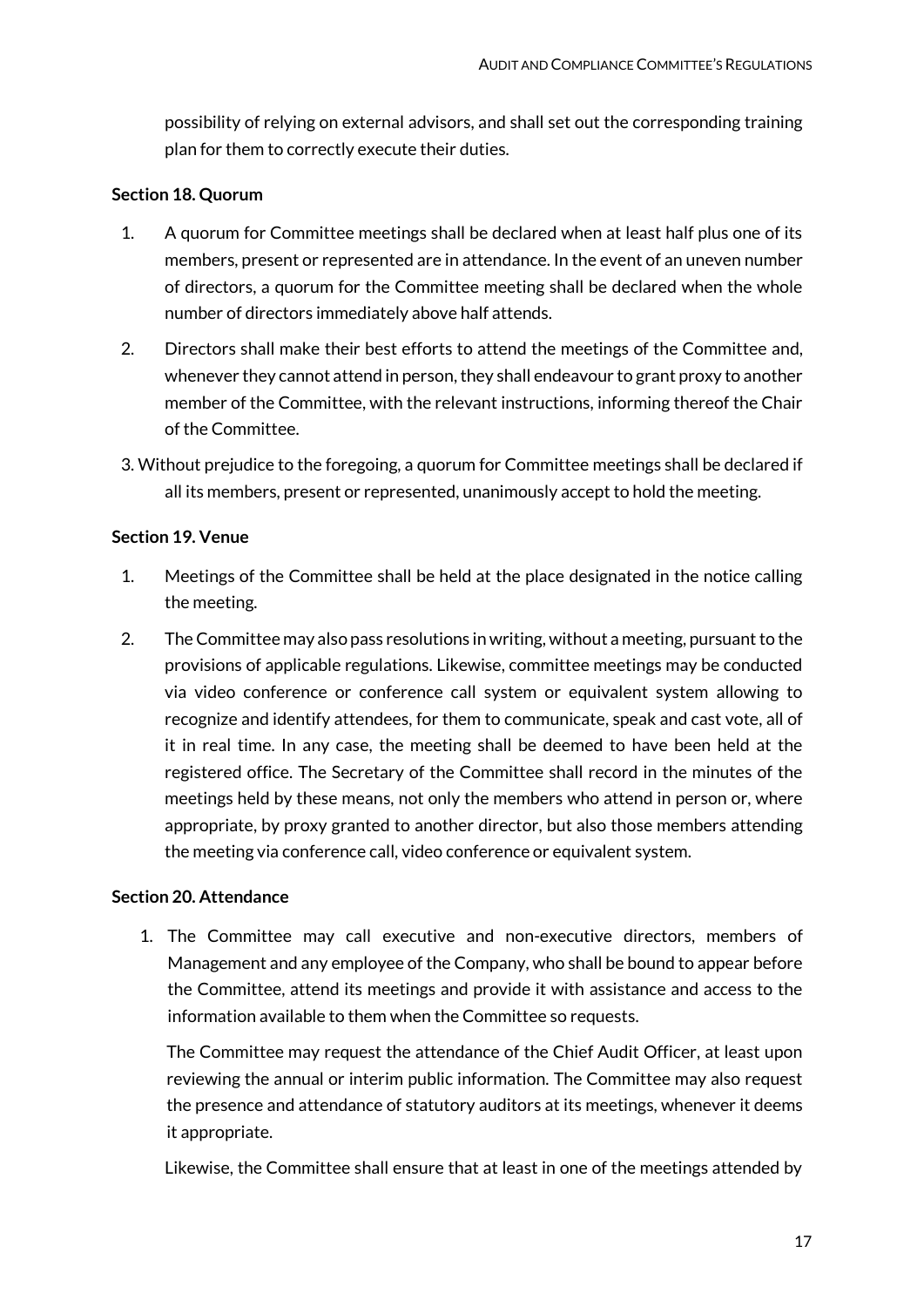the Chief Audit officer and the external auditors, no members of Management are present.

- 2. Those in attendance at Committee meetings, namely the statutory auditors, shall not take part in any stages of the deliberations of agenda items.
- 3. Efforts will be made to ensure that presence at Committee meetings of anyone other than its members is limited to such cases where it is necessary, and for the transaction of specific items on the agenda for which they were called to attend.

# <span id="page-17-0"></span>**Section 21. Resolutions**

- 1. Except in those cases where a larger majority is required by applicable regulations, the Articles of Association, the Board of Directors' Regulations or these Regulations, resolutions shall be passed by an absolute majority of the votes of the members attending the meeting. In case of equality, the Chair shall have a casting vote.
- 2. The deliberations and resolutions passed by the Committee shall be entered into a Book of Minutes. Minutes shall be signed by the Chair and the Secretary, or by the person acting in their stead in the meeting to which the minutes refer to. Copies and certificates of the minutes shall be authorized and issued by the Secretary with the approval of the Chair, or by the persons acting in their stead.

# **CHAPTER V. AUTHORITIES OF THE COMMITEE AND DUTIES OF ITS MEMBERS**

## <span id="page-17-2"></span><span id="page-17-1"></span>**Section 22. Authorities and advice**

- 1. The Committee may request, through the Secretary of the Board of Directors, access to any information or documentation available to the Company relating to matters within its purview and which it deems necessary to perform its duties.
- 2. To ensure that the Committee performs its duties at its best, it may seek the advice of external experts, and for such purpose, the provisions of the Board of Directors' Regulations on this issue shall apply.
- 3. The Committee shall set up an induction programme for new members that ensures a minimum and streamlined knowledge of the business and organizational model of the Company as well as its strategy and the scope of supervision of the Committee, and facilitates their active participation from the outset.

Such induction programme shall cover at least: (I) the role of the Committee, its responsibilities and objectives; (ii) the proceedings of all other board committees; (iii) the expected time of dedication for each officer on the Committee; (iv) an overview of the business and organizational model of the Company, its strategy and powers, and the knowledge and experience that directors must have; and, (v) the reporting obligations of the Company.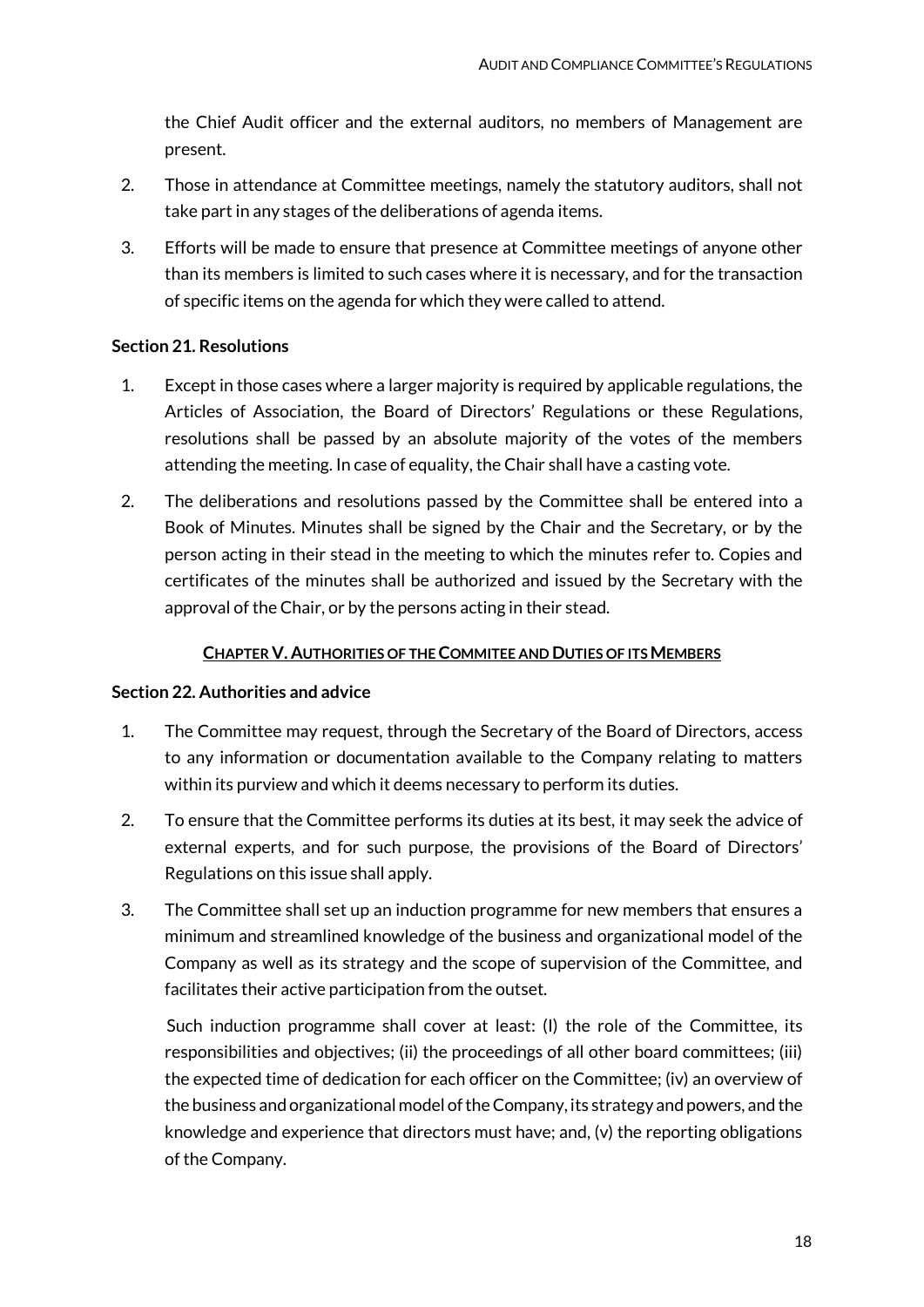Likewise, the Committee shall arrange such periodic training sessions that it may deem appropriate for new members to properly carry out their duties.

# <span id="page-18-0"></span>**Section 23. Duties of Committee members**

- 1. Committee members shall act with independence of judgment and action with respect to the rest of the organization and carry out their duties with the utmost diligence and professional competence.
- 2. Committee members are subject as such to all the duties of directors set forth in the Board of Directors' Regulations, to the extent that they are applicable to the responsibilities discharged by the Committee.

# <span id="page-18-1"></span>**Section 24. Conflicts of interest**

Where the business to be transacted at Committee meetings directly affects any of its members or their related persons, and generally, when such member is involved in a conflict of interest situation, the proceedings provided for such purpose in the Board of Directors' Regulations shall be followed.

## **CHAPTER VI.RELATIONS OF THE COMMITTEE**

# <span id="page-18-3"></span><span id="page-18-2"></span>**Section 25. Relations with the General Meeting of Shareholders**

- 1. The Committee shall advice the General Meeting of Shareholders on such questions raised therein by shareholders regarding matters under its purview, and namely, about the result of the audit conducted, explaining that it has contributed to the integrity of the financial information, and the role played by the Audit and Compliance Committee in this process.
- 2. The annual report on the activities of the Committee referred to in section 26(2) will be made available to shareholders with the notice calling the Annual General Meeting.

## <span id="page-18-4"></span>**Section 26. Relations with the Board of Directors**

- 1. The Committee shall report, through its Chair, to the Board of Directors on all business transacted and all resolutions passed, as well as on its proceedings and the work done at the first meeting of the Board of Directors held immediately after. Likewise, a copy of the minutes of the meetings of the Committee shall be made available to all of the directors.
- 2. Within the first six months following the close of each financial year, the Committee shall submit to the Board of Directors, for approval, an annual report on its proceedings and activities in the previous year.

# <span id="page-18-5"></span>**Section 27. Relations with the Internal Audit Function**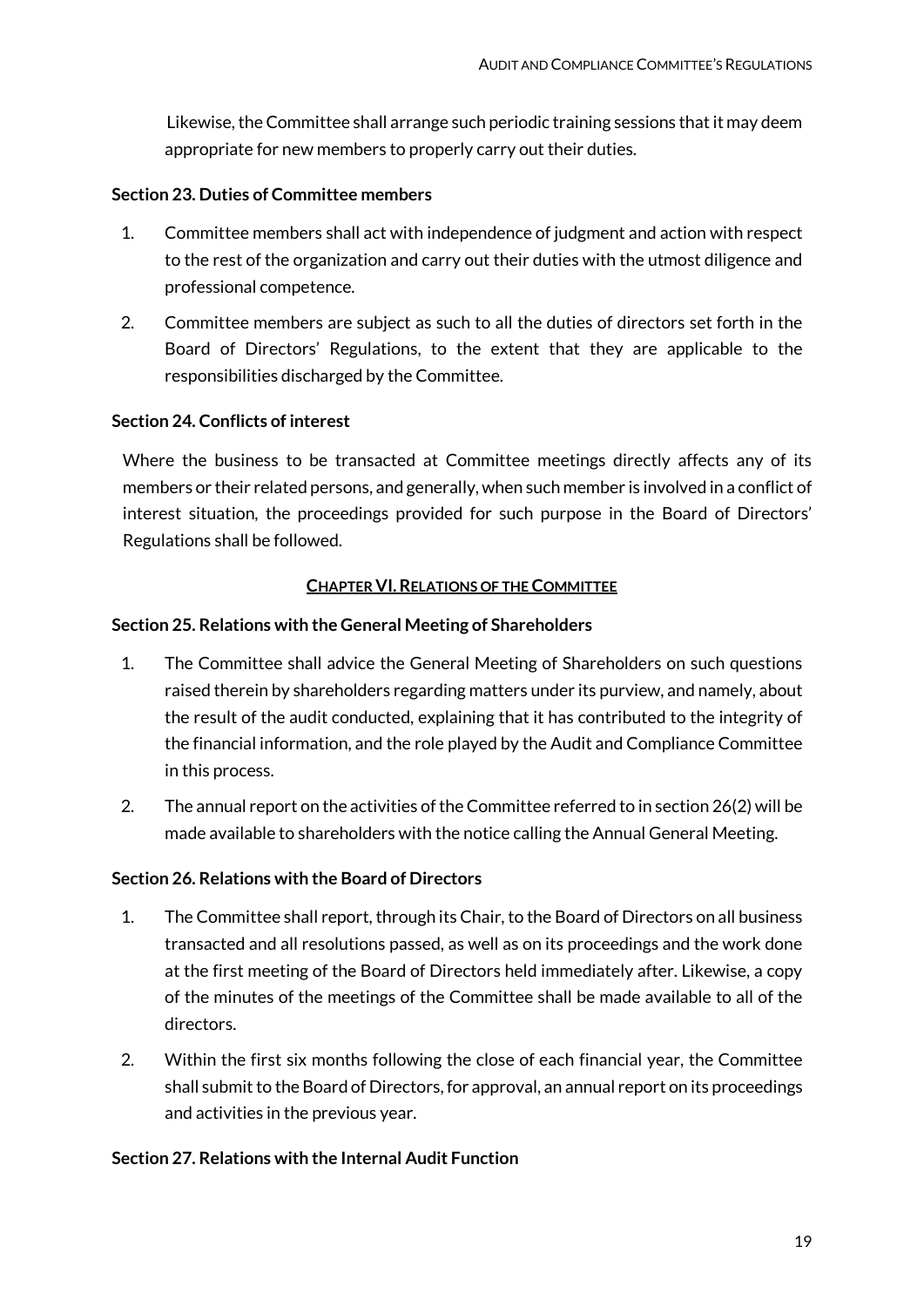- 1. The Committee shall oversee the Internal Audit Function ensuring the good operation of the internal control and information systems. The Internal Audit Department will functionally report to the Chair of the Committee.
- 2. The Committee shall propose the appointment and dismissal of the Chief Audit Officer prior to the report of the Nomination Committee.
- 3. The Committee shall propose to the Board of Directors the approval of the budget of the Internal Audit Function, as well as the approval of the Internal Audit Charter and its amendments.
- 4. The Committee shall guide and oversee the activities of the Internal Audit Functions. For such purpose, it shall approve an annual plan which shall be submitted thereto by the Chief Audit Officer, and shall follow up the recommendations thereof. In this regard, the Chief Audit Officer shall directly inform the Committee the implementation status of the Plan, as well as of any incidents and limitations on the scope occurred during the execution of its annual work plan and shall submit to the Committee for approval an activities report at the end of each financial year.

# <span id="page-19-0"></span>**Section 28. Relations with the statutory auditor**

- 1. The Committee shall propose to the Board of Directors, to be submitted to the General Meeting of Shareholders, the appointment, re-election and replacement of the statutory auditor of the Company, taking charge of the selection process pursuant to the provisions of applicable regulations. Likewise, the Committee shall propose to the Board of Directors the terms of their engagement.
- 2. The Committee shall refrain from proposing to the Board of Directors, and in turn, this latter shall refrain from submitting to the General Meeting of Shareholders the appointment as statutory auditor of any audit firm which is affected by any incompatibility pursuant to the laws on statutory audit, as well as of any audit firm where the fees that the Company intends to pay on all grounds are in excess of the limits set by the laws on statutory audit.
- 3. The Committee shall regularly receive from the statutory auditor information regarding the audit plan and the results of its implementation, follow up on the recommendations proposed by the statutory auditor and may request its collaboration whenever this is deemed necessary.
- 4. The Committee shall request from the statutory auditor a statement of independence of the firm as a whole and of the team members who participate in the process of auditing the financial statements of the Group, as well as detailed and separate information on additional non-audit services of any kind rendered by statutory auditors or by persons related thereto and on the pertaining fees paid to the external auditor or to the persons, whether natural or legal, related thereto pursuant to the provisions of